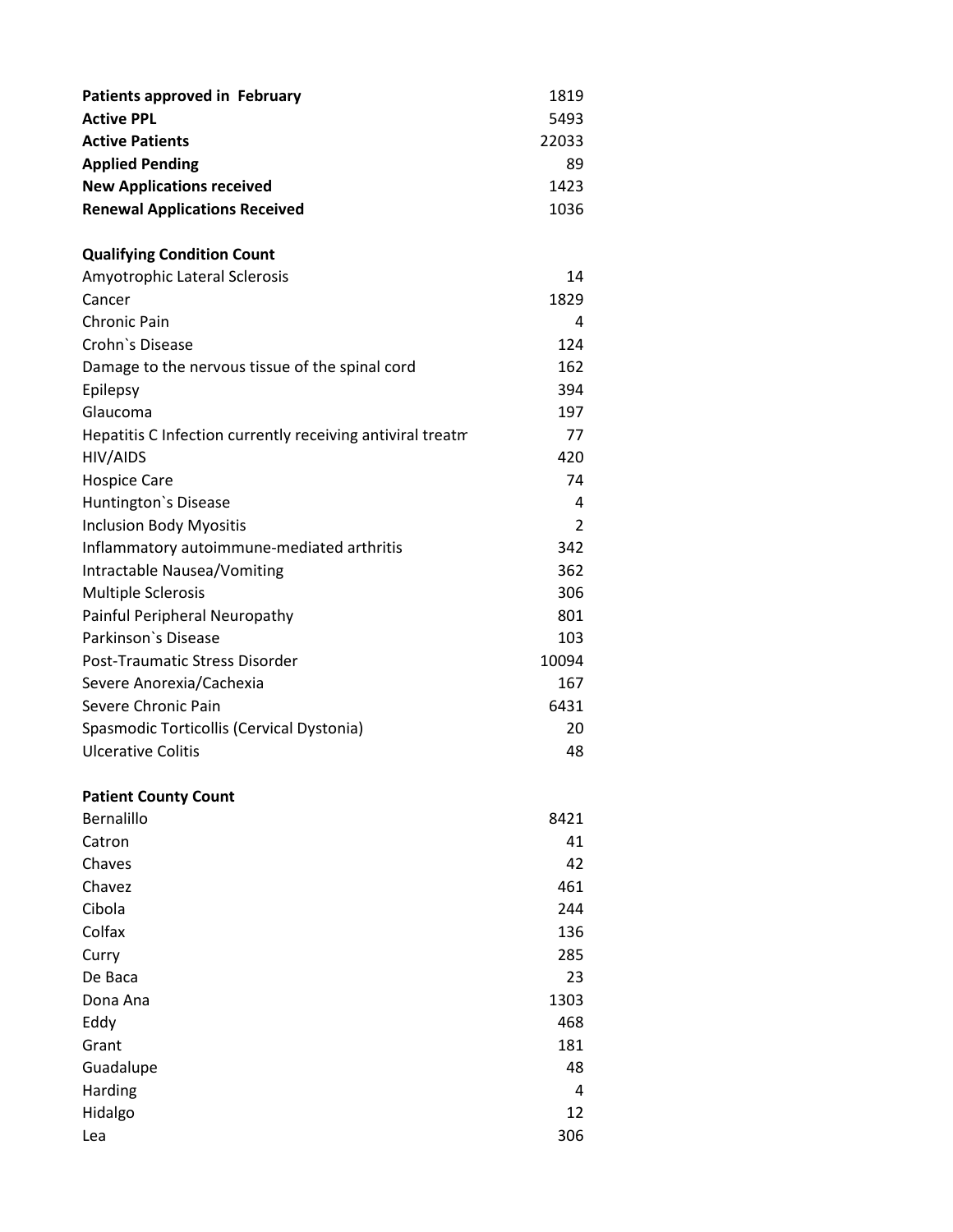| Lincoln    | 396          |
|------------|--------------|
| Los Alamos | 133          |
| Luna       | 74           |
| McKinley   | 212          |
| Mora       | 86           |
| Otero      | 461          |
| Quay       | 67           |
| Rio Arriba | 629          |
| Roosevelt  | 86           |
| San Juan   | 626          |
| San Miguel | 483          |
| Sandia     | $\mathbf{1}$ |
| Sandoval   | 1622         |
| Santa Fe   | 2834         |
| Sierra     | 280          |
| Socorro    | 152          |
| Taos       | 692          |
| Torrance   | 222          |
| Union      | 18           |
| Valencia   | 838          |

**Outreach efforts** Four provided based presentations reaching 58 practitions reaching 58 practitions condition based support groups reaching 20 member